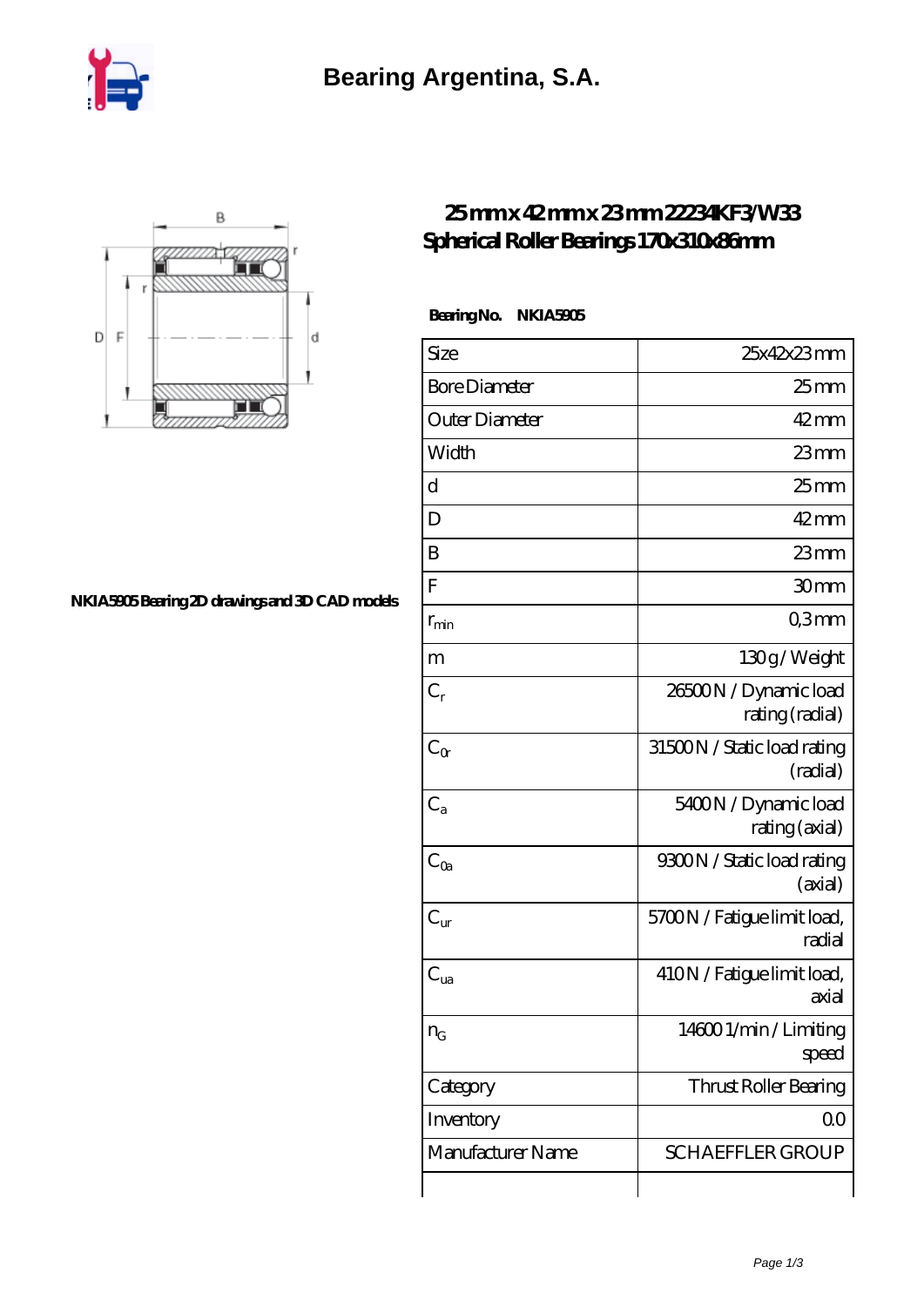

## **[Bearing Argentina, S.A.](https://nbfk.org)**

| Minimum Buy Quantity                   | N/A                                                                                                                                                                                                                           |
|----------------------------------------|-------------------------------------------------------------------------------------------------------------------------------------------------------------------------------------------------------------------------------|
| Weight/Kilogram                        | 013                                                                                                                                                                                                                           |
| Product Group                          | <b>BOO234</b>                                                                                                                                                                                                                 |
| Rolling Element                        | Combination - Needle<br>Roller and Thrust Ball<br>Bearing                                                                                                                                                                     |
| Self Aligning                          | No                                                                                                                                                                                                                            |
| Component Description                  | Roller Assembly plus<br>Raceways                                                                                                                                                                                              |
| Thrust Bearing                         | Yes                                                                                                                                                                                                                           |
| Single or Double Direction             | Single Direction                                                                                                                                                                                                              |
| <b>Banded</b>                          | No                                                                                                                                                                                                                            |
| Cage Material                          | Steel                                                                                                                                                                                                                         |
| Precision Class                        | ABEC 1   ISO PO                                                                                                                                                                                                               |
| Long Description                       | 25MM Bore 1; 25MM Bore<br>2, 42MM Outside Diameter;<br>23MM Height;<br>Combination - Needle<br>Roller and Thrust Ball<br>Bearing, Single Direction;<br>Not Self Aligning, Not<br>Banded; Steel Cage; ABEC 1<br>ISO PO, Roller |
| Inch - Metric                          | Metric                                                                                                                                                                                                                        |
| Category                               | Thrust Roller Bearings                                                                                                                                                                                                        |
| <b>UNSPSC</b>                          | 31171537                                                                                                                                                                                                                      |
| Harmonized Tariff Code                 | 8482.8000.40                                                                                                                                                                                                                  |
| Noun                                   | Bearing                                                                                                                                                                                                                       |
| Keyword String                         | Combination                                                                                                                                                                                                                   |
| Manufacturer URL                       | http://www.ina.com                                                                                                                                                                                                            |
| Manufacturer Item Number               | NKIA5905                                                                                                                                                                                                                      |
| Weight/LBS                             | 0287                                                                                                                                                                                                                          |
| Overall Height with<br>Aligning Washer | OInch   OMillimeter                                                                                                                                                                                                           |
| Bore 1                                 | 0.984 Inch   25 Millimeter                                                                                                                                                                                                    |
| Height                                 | 0906Inch   23 Millimeter                                                                                                                                                                                                      |
|                                        |                                                                                                                                                                                                                               |